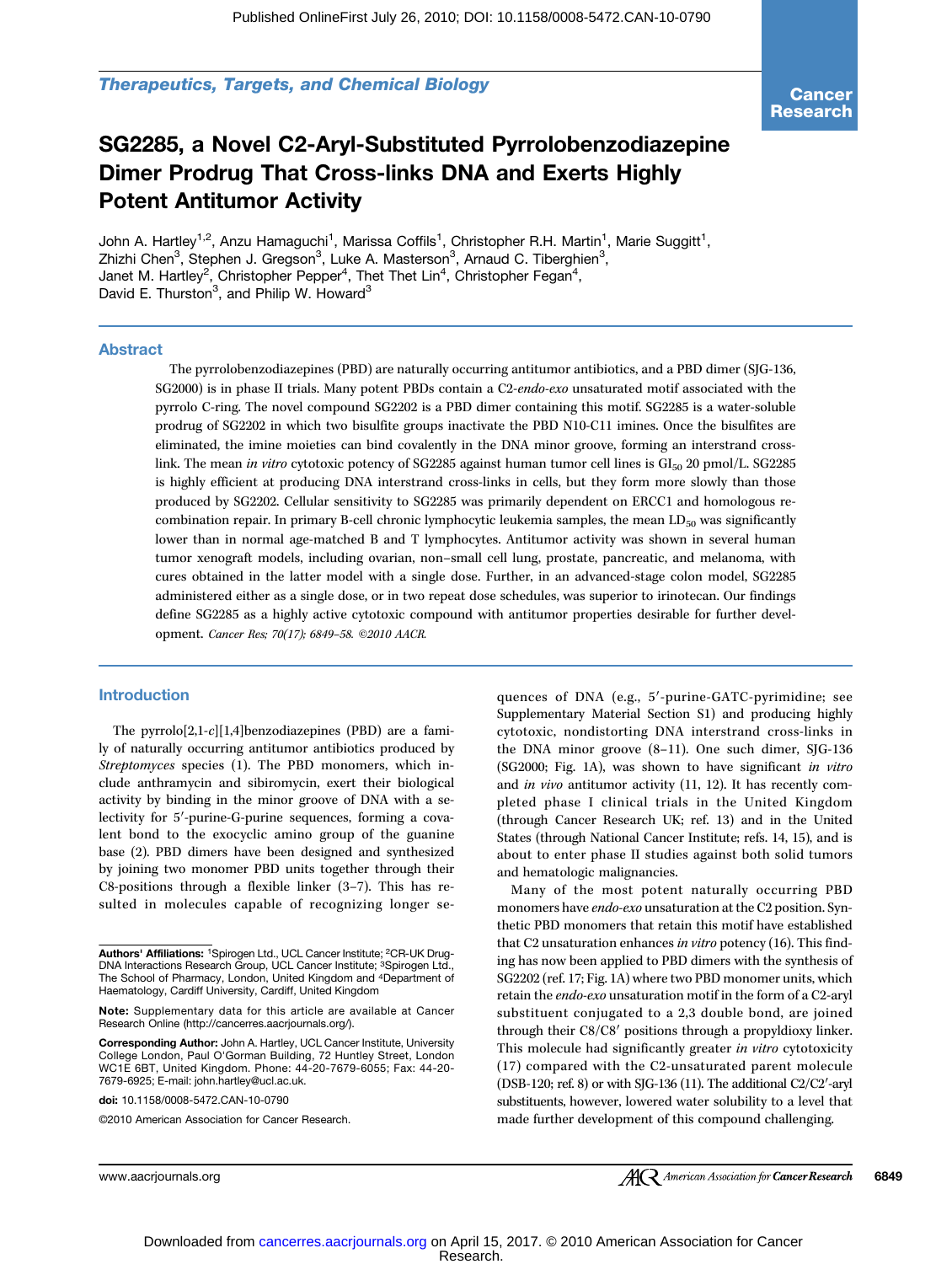

Figure 1. A, structures of SJG-136 (SG2000), SG2202, and SG2285. SG2285 is shown in the 11S,11′R and 11S,11S′ diastereomeric forms. B, scheme of SG2202 binding across 8 bp in the DNA sequence 5′-XAGATCTX-3′, forming a DNA interstrand cross-link between guanine N2 groups spanning 4 bp. C, molecular model of SG2202 binding in the DNA minor groove.

Therefore, SG2202 was converted into the C11/C11′ bisulfite adduct resulting in SG2285 (Fig. 1A; ref. 17), whereby the two bisulfite groups inactivate the N10-C11 imines of the PBD units. The prodrug exists in two predominant diastereomer forms, 11S,11′R and 11S,11S′ (Fig. 1A). Once the bisulfite groups are eliminated to produce SG2202, the two PBD imine moieties are able to bind covalently in the minor groove of DNA to the N2 positions of guanine on opposite strands of DNA to form an interstrand cross-link (Fig. 1B). SG2285 is freely water soluble and stable in aqueous conditions, retaining the in vitro potency of SG2202 (17). Using plasmid DNA in an agarose gel electrophoresis assay, SG2285 was found to be a highly efficient DNA interstrand cross-linking agent (17). Cross-links, however, formed more slowly than those produced by the parent molecule SG2202, reaching a peak at 2 hours for SG2202 and >18 hours for SG2285, confirming that it behaves as a prodrug.

The current study documents the in vitro activity of SG2285 and confirms its DNA interstrand cross-linking ability in human tumor cells. Potent activity in primary B-cell chronic lymphocytic leukemia (B-CLL; both from untreated and previously treated patients) and apoptosis induction through the intrinsic pathway are shown. In addition, potent antitumor activity is shown against a wide range of in vivo human solid tumor xenograft models using different dosing

schedules, providing a clear rationale for further preclinical development of this novel agent.

### Materials and Methods

#### Drugs

SG2202 and prodrug SG2285 were synthesized as previously described (17). Different batches of SG2285 containing different  $11S,11'R$  and  $11S,11S'$  diastereomeric ratios were used in the current study. The ratios of  $11S,11S'$  to  $11S,11'R$ for batches 2 to 5 are 1:1.87, 1:5.1, 26.5:1, and 1:9, respectively. The ratio for batch 1 was not determined.

#### Cell lines

All human tumor cell lines were obtained between 2003 and 2008 from the American Type Culture Collection (ATCC) or the European Collection of Cell Cultures, with the exception of LOX-IMVI and OVCAR-5, which were obtained in 2004 from the Developmental Therapeutics Program, National Cancer Institute.

The Chinese hamster ovary (CHO) AA8, UV23, UV47, UV61, and UV96 cell lines were obtained in 1998 from Dr. M. Stefanini (Istituto di Genetica Biochemica et Evoluzionistica, Pavia, Italy). V79, irs1, irs1SF, CHO-K1, and xrs5 cell lines were kindly provided in 1998 by Prof. J. Thacker (MRC Radiation and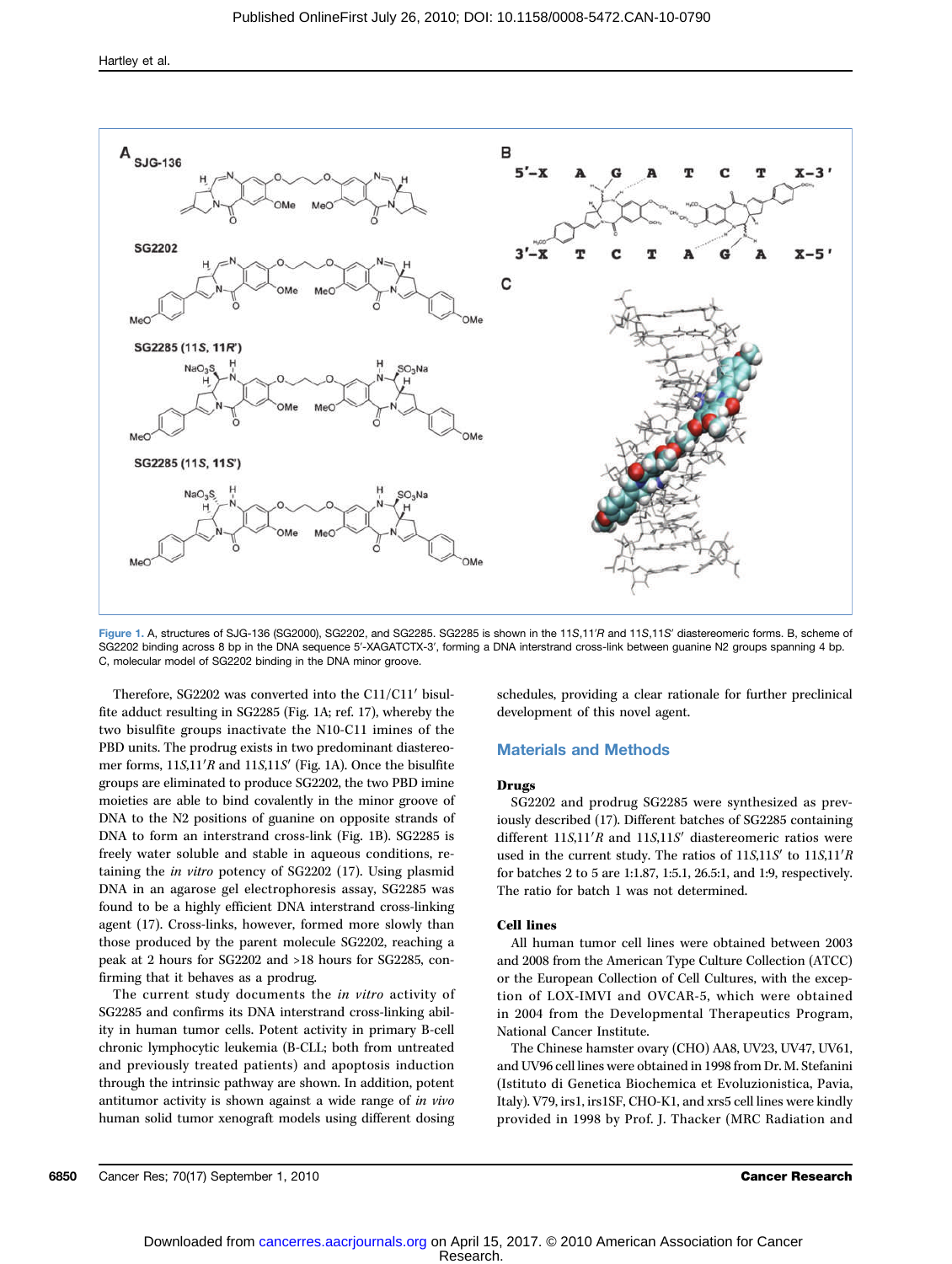Genome Stability Unit, Harwell, United Kingdom). UV135 was obtained in 1998 from ATCC (no. CRL-1867).

All cell lines were kept at low passage, returning to original frozen stocks every 3 to 6 months, and tested regularly for Mycoplasma. The lines have not been reauthenticated since receipt.

#### Growth inhibition assays

For growth inhibition assays in human tumor cell lines, a 190-μL cell suspension was added to each well of a 96-well plate (hematologic lines at  $5 \times 10^4$  cells/mL; all other lines at  $1 \times 10^4$  cells/mL). Following drug addition, plates were incubated for four control cell doublings. Following incubation (with the exception of OVCAR-5 and HT29 cells), Alamar blue, which stains living cells, was added to each well to a final concentration of 1 μmol/L. For OVCAR-5 and HT29, MTT solution to a final concentration of 1.5 μmol/L was added to each well. Plates were then incubated for a further 4 hours, with the exception of U266B1 cells (5 hours) and HCT-8 cells (2 hours) at 37°C. Plates were read using an Envision plate reader, data were analyzed using GraphPad Prism, and GI<sub>50</sub> values were obtained.

Studies in CHO cells were performed using the sulforhodamine B (SRB) assay as previously described (18).

### Measurement of DNA interstrand cross-linking in cells using the single-cell gel electrophoresis (comet) assay

Exponentially growing DU145 cells were plated onto  $2 \times$  6-well plates at  $3 \times 10^4$ /mL (2 mL/well) and incubated at 37°C overnight to allow the cells to adhere. The following day, the medium was removed and replaced with serumfree medium containing SG2285 at 1 nmol/L. The plates were then incubated at 37°C and cells were harvested at 0, 4, 8, 16, 24, and 32 hours. The cells were stored at −80°C until assayed for cross-linking using the modified single-cell gel electrophoresis (comet) assay as previously described (19, 20).

Comets were analyzed using a Nikon inverted fluorescent microscope and Kinetic Imaging software (KOMET version 4). The tail moments (TM) of 25 cells per slide were measured, and the mean tail moment of duplicate slides was calculated. The mean resultant TM (Res TM) for each dose was calculated as TM of irradiated cells − TM of unirradiated cells. The percentage decrease in TM was calculated by the following equation:

% decrease in TM =  $[1 -$  (Res TM of drug treated/ Res TM control) $\vert \times 100$ 

#### Studies in B-CLL

Peripheral blood samples from 20 patients with B-CLL were obtained with the patients' informed consent. B-CLL was defined by clinical criteria as well as cellular morphology and the coexpression of CD19 and CD5 in lymphocytes simultaneously displaying restriction of light-chain rearrangement. None of the previously treated patients  $(n = 10)$  had received therapy for at least 2 months before this study.

Freshly isolated peripheral blood lymphocytes from B-CLL patients and normal age-matched controls as well as acute myelogenous leukemia cell lines  $(1 \times 10^6/\text{mL})$  were cultured in RPMI medium (Invitrogen) supplemented with 100 units/mL penicillin, 100 μg/mL streptomycin, and 10% fetal calf serum. Cells were incubated at 37°C in a humidified 5% carbon dioxide atmosphere in the presence of SG2285 ( $10^{-10}$ – $10^{-7}$  mol/L) for time points up to 48 hours. Cells were harvested by centrifugation and then resuspended in 195 μL of calcium-rich buffer. Subsequently, 5 μL of Annexin V (Caltag Medsystems) was added to the cell suspension and cells were incubated in the dark for 10 minutes before washing. Cells were finally resuspended in 190 μL of calcium-rich buffer together with 10 μL of propidium iodide. Apoptosis was assessed by dual-color immunofluorescent flow cytometry.

To measure SG2285-induced caspase-3 activation, cells were harvested by centrifugation and labeled with CD19 APC-conjugated antibody. Subsequently, the cells were incubated for 1 hour at 37°C in the presence of the PhiPhiLux  $G_1D_2$  substrate (Calbiochem), which contains two fluorophores separated by a quenching linker sequence that is cleaved by active caspase-3. Once cleaved, the resulting products fluoresce green and can be quantified using flow cytometry. In additional experiments, the caspase-8 inhibitor Z-IETD-FMK or the caspase-9 inhibitor Z-LEHD-FMK (Cambridge Bioscience) were added to SG2285-treated cell cultures (final concentration 2 μmol/L) to determine whether either of these inhibitors was able to abrogate the apoptotic effects of SG2285 in CLL cells.

Data were evaluated using the Student's  $t$  test or Mann-Whitney test, and correlation coefficients were calculated from least-squares linear regression plots. Drug sensitivity was evaluated using nonlinear regression and line of best-fit analysis of the sigmoidal dose-response curves. All statistical analyses were performed using GraphPad Prism 3.0 software.

#### In vivo studies

LOXIMVI melanoma and OVCAR-5 ovarian tumors. United Kingdom Coordinating Committee on Cancer Research guidelines for the welfare of animals in experimental neoplasia were adhered to throughout the study.

Tumor fragments of less than 3 mm were implanted subcutaneously into the left or right flanks of the mice, and tumor growth was monitored as the relative tumor volume (RTV). Tumor volume was calculated using the formula tumor volume =  $(w^2 \times l)/2$ , where w is the width and l the length of the tumor. RTV was calculated using the formula  $RTV =$  tumor volume day  $n/t$ umor volume day 0. Animals were sorted into treatment groups with mean tumor volumes of  $64 \text{ mm}^3$ . .

SG2285 was administered intravenously (i.v.) as a single dose, in volumes of 0.1 mL per 10 g body weight. Control groups received vehicle only. Percentage tumor growth delay (%TGD) was calculated using the formula %TGD = [time (days) taken to reach end point (treatment group) − time (days) taken to reach end point (control group)]/time (days) taken to reach end point (control group)  $\times$  100. The end point was defined as the tumor reaching 17 mm in length. Treatment outcome was evaluated by %TGD and complete regression (CR).

www.aacriournals.org Cancer Res; 70(17) September 1, 2010 6851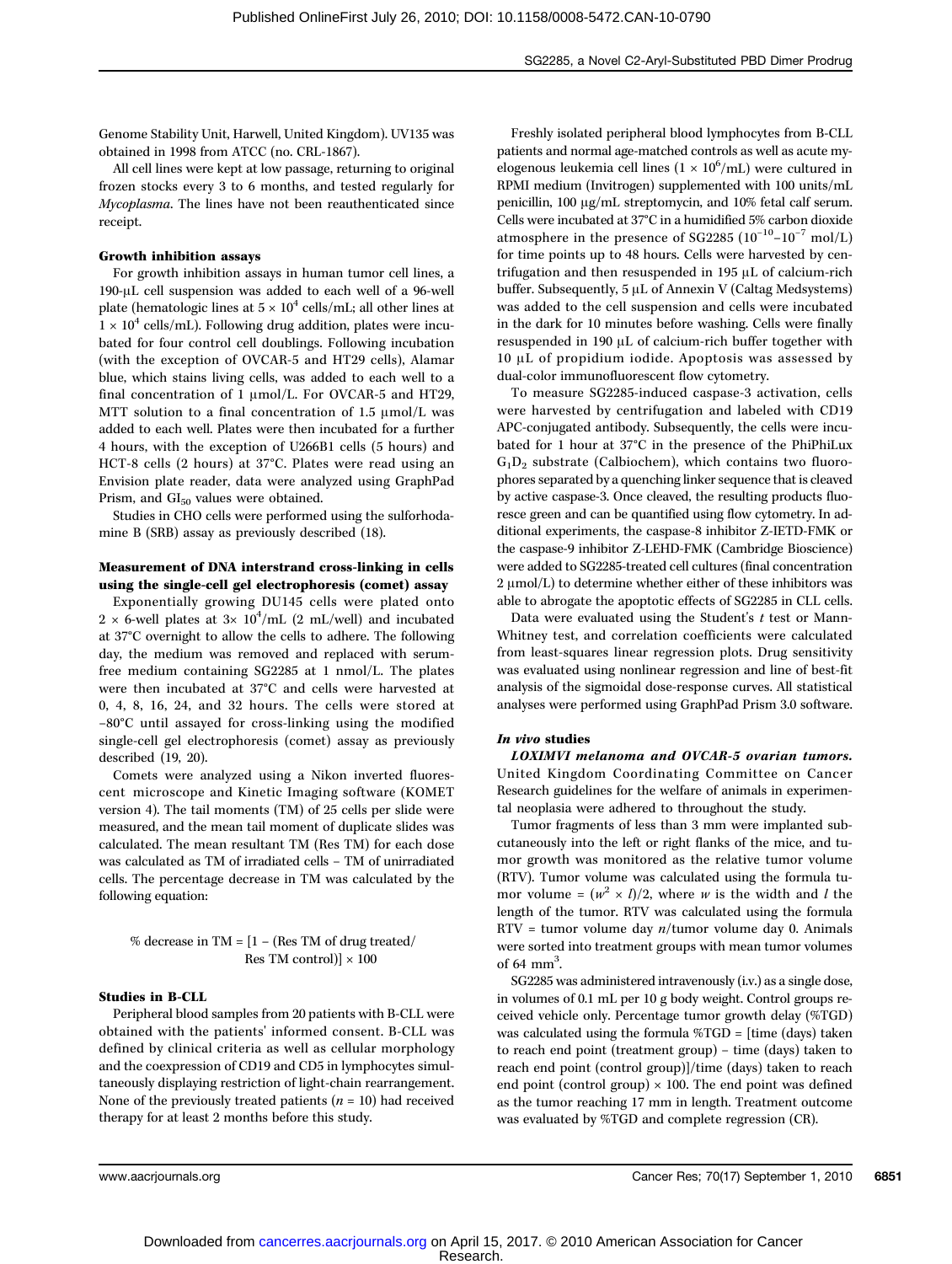Advanced LS174T colon and SKOV-3 ovarian tumors. LS174T xenografts were initiated from tumors maintained in nu/nu mice. SK-OV-3 xenografts were initiated from tumors maintained in severe combined immunodeficiency (SCID) mice. Tumor fragments of 1 mm were implanted subcutaneously into the right flanks of test mice (nu/nu for LS174T and SCID for SK-OV-3). The Association for Assessment and Accreditation of Laboratory Animal Care guidelines for animal care and use were adhered to throughout the study. Animals were sorted into treatment groups with mean tumor volumes of 323 to 326  $mm<sup>3</sup>$  (LS174T) and 99.9 to 100 mm<sup>3</sup> (SK-OV-3). Compound in 5% dimethylacetamide (DMA)/95% physiologic saline was administered at various dosing regimens, in volumes of 0.1 mL per 10 g body weight. For LS174T, one group received irinotecan intraperitoneally (i.p.) weekly (qwk)  $\times$  3. Control groups received vehicle only. The end point was defined as the tumors reaching 1,500 mm<sup>3</sup> or 69 days for LS174T and 2,000 mm<sup>3</sup> or 79/120 days for SK-OV-3. Treatment outcome was evaluated by %TGD and CR.

LS174T colon, A549 non–small cell lung carcinoma, PC3 prostate, and Bx-PC-3 pancreatic tumors. LS174T, PC3, and Bx-PC-3 xenografts were initiated from tumors maintained in nu/nu mice. A549 xenografts were initiated from cultured cells maintained in Kaighn's modified Ham's F12 medium supplemented with 10% fetal bovine serum, 100 units/mL penicillin, 100 μg/mL streptomycin sulfate, 25 μg/mL gentamicin, 2 mmol/L glutamine, and 1 mmol/L sodium pyruvate. Tumor fragments of 1 mm were implanted subcutaneously into the right flanks of test mice. For A549 xenografts, cells were harvested during log phase and resuspended in 50% Matrigel matrix (BD Biosciences) at  $5 \times 10^7$  cells/mL. Each mouse was injected subcutaneously in the right flank with  $1 \times 10^7$  cells (0.2-mL cell suspension).

Animals were sorted into treatment groups with mean tumor volumes of 99 to 100  $mm<sup>3</sup>$  (LS174T), 128 to 130  $mm<sup>3</sup>$ (A549), 106 to 107 mm<sup>3</sup> (PC3), and 105 to 107 mm<sup>3</sup> (Bx-PC-3). SG2285 in 33% propylene glycol/5% dextrose was administered at various dosing regimens, in volumes of 0.1 mL per 10 g body weight. For LS174T, one group received irinotecan at 100 mg/kg (i.p.) qwk × 3 and one group received 5-fluorouracil (5-FU) at 100 mg/kg, i.p. qwk × 3. For A549, one group received docetaxel at 30 mg/kg, i.v. every 4 days (q4d)  $\times$  3. For PC3, one group received paclitaxel at 30 mg/kg i.v. every other day (qod)  $\times$  5 and one group received cisplatin at 10 mg/kg i.p. qwk  $\times$  3. For Bx-PC-3, one group received paclitaxel at 30 mg/kg i.v. qod × 5. Control groups received vehicle only. The end point was defined as the tumor reaching  $2,000$  mm<sup>3</sup> in the control group or 26 days (LS174T), 29 days (A549), and 30 days (Bx-PC-3). For PC3, the study was terminated at 30 days. Treatment outcome was evaluated by % tumor growth inhibition (% TGI) and partial regression (PR). %TGI was calculated using the formula %TGI =  $[$ (median final tumor volume<sub>control</sub> median final tumor volume<sub>treated</sub>)/median final tumor volume<sub>control</sub>)]  $\times$  100. An agent that produced at least 60% TGI was considered to be potentially therapeutically active. PR was indicated by tumor volumes 50% or less than the volume at day 1 of treatment.

#### **Results**

SG2285 is the C11/C11′ bisulfite adduct prodrug of SG2202 that exists in two main diastereomeric forms, 11S,11′R and 11S,11S′ (Fig. 1A). The active drug spans 8 bp in the minor groove of DNA (Fig. 1C), forming interstrand cross-links between guanine N2 positions spanning 4 bp as depicted in Fig. 1B.



Figure 2. A, averaged mean graphs for the cytotoxicity of SG2285 against a panel of human tumor cell lines. The figure provides a graphic and tabular listing of the molar drug concentrations (log units) conferring 50% net growth inhibition ( $Gl_{50}$ ) for each cell line. The response of each cell line relative to the mean of all cell line responses is depicted by a horizontal bar extending either to the right (more sensitive) or to the left (less sensitive) of the mean (vertical line). The length of each bar is proportional to the cell line sensitivity relative to the mean. B, DNA interstrand cross-link formation in the human prostate cancer cell line DU-145 following treatment with 1 nmol/L SG2285. Cross-linking, expressed as the % decrease in tail moment compared with irradiated control non–drug-treated cells, was determined using the single-cell gel electrophoresis (comet) assay. Data are the mean  $\pm$  SD of three independent experiments (individual experimental data are shown in Supplementary Material Section S4).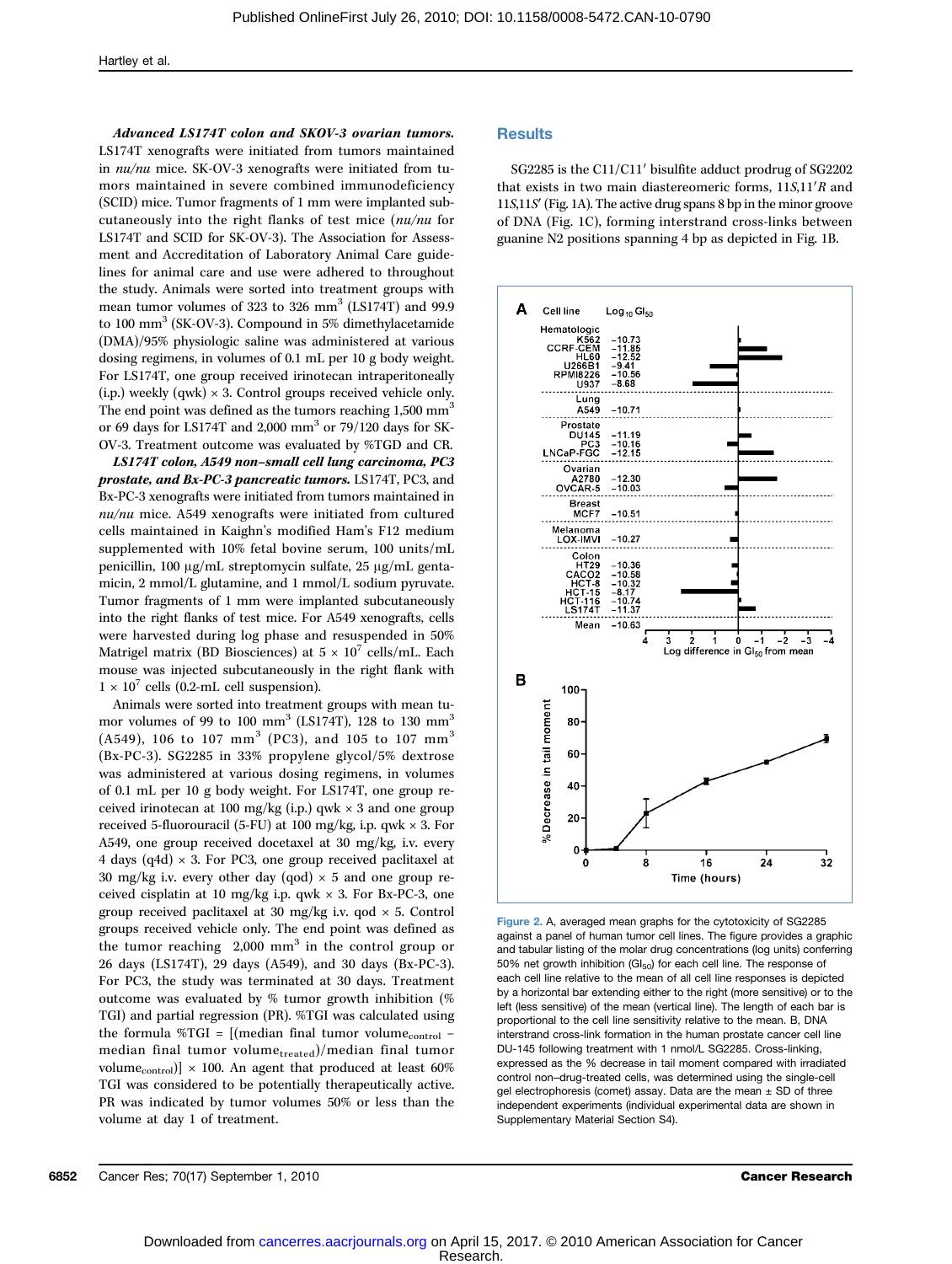| <b>Cell line</b> | Parent | Defective gene    | Repair pathway | $Gl50 \pm SEM$ (nmol/L) | S.R. |
|------------------|--------|-------------------|----------------|-------------------------|------|
| AA8              |        |                   |                | $2.17 \pm 1.17$         |      |
| <b>UV23</b>      | AA8    | <b>XPB</b>        | <b>NER</b>     | $1.83 \pm 0.17$         | 1.2  |
| <b>UV47</b>      | AA8    | <b>XPF</b>        | <b>NER</b>     | $0.70 \pm 0.40$         | 3.1  |
| <b>UV61</b>      | AA8    | <b>CSB</b>        | <b>NER</b>     | $0.73 \pm 0.15$         | 3.0  |
| <b>UV96</b>      | AA8    | ERCC1             | <b>NER</b>     | $0.18 \pm 0.04$         | 12.1 |
| <b>UV135</b>     | AA8    | <b>XPG</b>        | <b>NER</b>     | $0.67 \pm 0.15$         | 3.2  |
| irs1SF           | AA8    | XRCC3             | <b>HRR</b>     | $0.20 \pm 0.10$         | 10.9 |
| V79              |        |                   |                | $3.17 \pm 0.17$         |      |
| irs1             | V79    | XRCC <sub>2</sub> | <b>HRR</b>     | $0.19 \pm 0.08$         | 16.7 |
| CHO-K1           |        |                   |                | $0.23 \pm 0.06$         |      |
| xrs5             | CHO-K1 | XRCC5             | <b>NHEJ</b>    | $0.52 \pm 0.39$         | 0.4  |

Abbreviations: S.R., sensitivity ratio compared with wild-type; HRR, homologous recombination repair; NHEJ, nonhomologous end joining.

#### Activity of SG2285 in vitro

The in vitro activity of SG2285 was determined following continuous exposure in a panel of human tumor cell lines (Fig. 2A). The average  $GI_{50}$  across the panel was 20 pmol/L, range 0.3 pmol/L (HL-60) to 68 nmol/L (HCT-15). These data confirm the potent in vitro activity of SG2285 against both hematologic and solid tumor cell lines. In addition, the  $10^4$  range in  $GI<sub>50</sub>$  values among the cell lines suggests that this agent confers a multilog, differential effect upon cell lines rather than exerting a nonspecific cytotoxicity. (For a comparison with other DNA cross-linking agents, see Supplementary Material Section S2, Table S1.)

The activity of SG2285 was also determined in a panel of CHO cell lines with defined defects in specific DNA repair pathways (Table 1). Cell lines defective in the nucleotide excision repair (NER) genes XPB, XPG, XPF, and CSB showed a modest increase in sensitivity (1.2- to 3.2-fold) over wild-type cells. Cells defective in the nonhomologous end joining (NHEJ) Ku 70 subunit (XRCC5) showed no increased sensitivity. In contrast, cells defective in the NER factor ERCC1 showed a 12.1-fold increased sensitivity to SG2285. In addition, cells defective in the RAD51 paralogues XRCC2 and XRCC3 were highly sensitive to SG2285, with 16.7- and 10.9-fold increased sensitivities, respectively. These data suggest that cellular sensitivity of the minor groove cross-linking agent SG2285 is dependent on ERCC1 and homologous recombination repair.

#### DNA interstrand cross-linking by SG2285 in cells

We have previously shown SG2285 to efficiently cross-link naked DNA (17), with the cross-links forming more slowly than with SG2202. DNA interstrand cross-linking was determined in the human prostate cancer cell line DU145 treated with 1 nmol/L SG2285 using the single-cell gel electrophoresis (comet) assay (Fig. 2B). Cross-links form slowly, with none evident in the initial 4 hours. A significant level of cross-linking was observed at 8 hours, which was still increasing at 32 hours. This is in contrast to other PBD dimers such as SJG-136 in

which cross-links form rapidly in cells, with the majority forming within the first few hours of exposure (11). These data are therefore consistent with SG2285 acting as a prodrug, slowly releasing the highly potent cross-linking agent SG2202.

#### Study of SG2285 in primary B-CLL cells

In vitro drug sensitivity was measured in 20 primary B-CLL samples using the Annexin V/propidium iodide assay, and  $LD_{50}$  values were calculated. Apoptosis was induced in all 20 patient samples following exposure to SG2285 with a mean LD<sub>50</sub> value (±SD) of 8.3 (±3.4) ×  $10^{-9}$  mol/L (Fig. 3A) and LD<sub>90</sub> value of 4.6 (±2.4) × 10<sup>-8</sup> mol/L. Normal B and T lymphocytes from 10 age-matched controls showed higher LD<sub>50</sub> values than the B-CLL cells ( $P < 0.0001$  and  $P < 0.0001$ , respectively; Fig. 3A). This difference was not observed with the cross-linking agent chlorambucil, for which the normal cells were found to be more sensitive (Fig. 3A)

The development of drug resistance in B-CLL is associated with previous treatment and is often pleiotropic in nature (21). In this study, we compared SG2285  $LD_{50}$  values between previously treated  $(n = 10)$  and untreated  $(n = 10)$  patient groups (Fig. 3B). There was a trend toward increased resistance to SG2285 in the previously treated group, but this did not reach statistical significance ( $P = 0.07$ ), whereas the increase was significant with chlorambucil ( $P = 0.003$ ).

Aliquots of B-CLL cells were exposed to 5 or 10 nmol/L SG2285 for up to 72 hours. Apoptosis induction was doserelated and increased significantly between 36 and 48 hours, and was still increasing at 72 hours (Fig. 3C). DNA interstrand cross-linking in B-CLL cells was evaluated at 2 nmol/L. Consistent with the apoptosis induction, and the data in Fig. 2B, cross-links formed slowly and were only evident after 8 hours, and still increasing at 48 hours (see Supplementary Material Section S3; Fig. S1).

To elucidate the exact caspase activation pathway that SG2285 uses in B-CLL cell killing, a series of experiments were performed using caspase inhibitors to evaluate their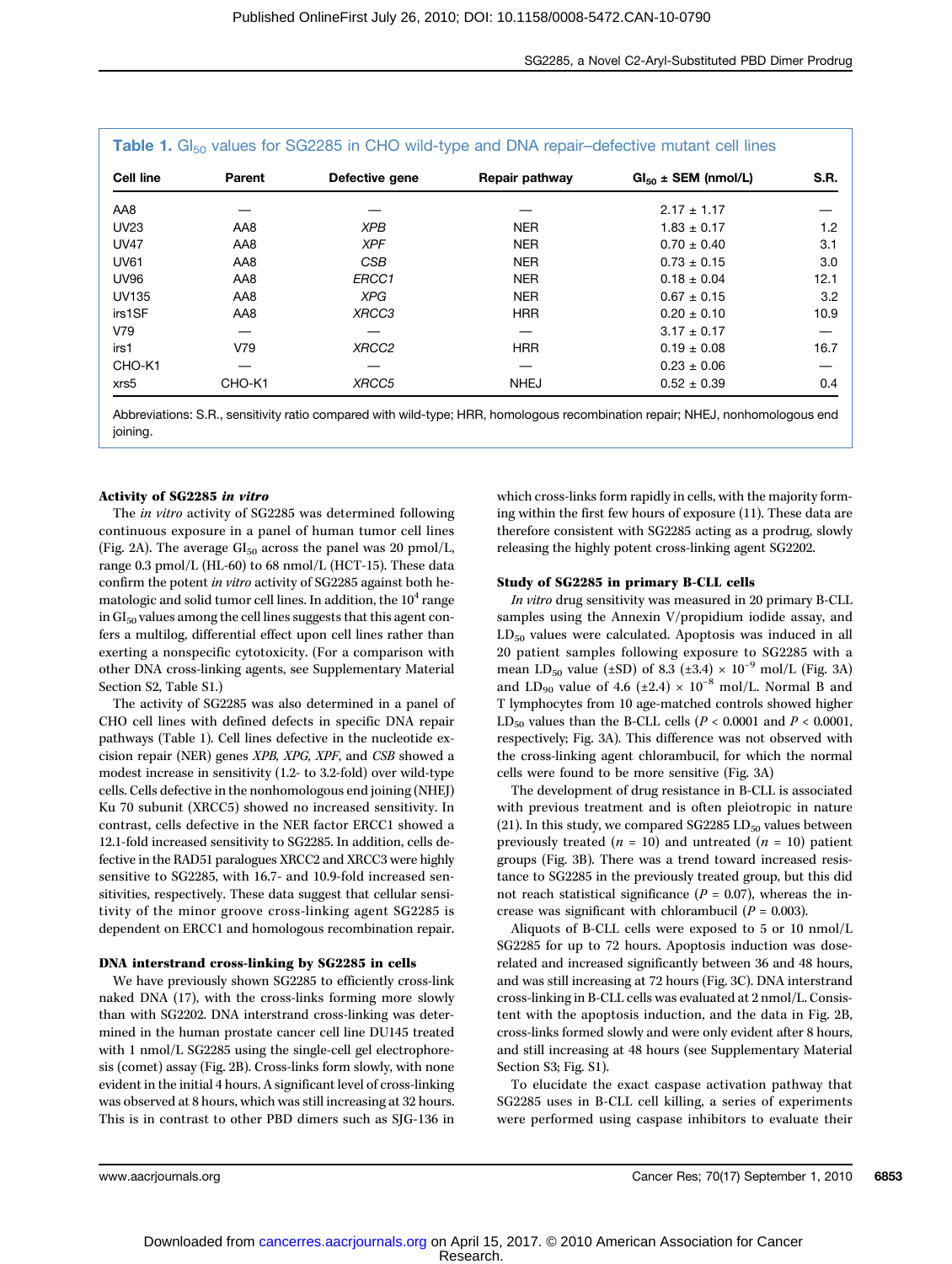ability to block SG2285-induced apoptosis (Fig. 3D). The pan caspase inhibitor Z-VAD.fmk at a concentration of 2 μmol/L significantly inhibited the cytotoxic effects of SG2285. The caspase-9 inhibitor (LEHD.fmk) also caused a reduction in SG2285-induced apoptosis at a final concentration of 2 μmol/L; however, the caspase-8 inhibitor (IETD.fmk) had little cytoprotective effect as shown in Fig. 3D. Therefore, SG2285 induces apoptosis through the intrinsic apoptotic pathway.

## Antitumor activity of SG2285 in vivo

The antitumor activity of SG2285 was evaluated in a range of human tumor xenograft models using different i.v. dosing schedules. Representative experiments are shown in Fig. 4, and data from all experiments are summarized in Tables 2 and 3. In an early-stage melanoma LOX-IMVI, which was previously shown to be sensitive to SJG-136 (11), a single administration of SG2285 at 3 mg/kg gave seven of seven tumorfree survivors at the end of the study period (day 68; Fig. 4A; Table 2). A further study gave eight of eight tumor-free survivors at day 86, with single doses of 1.5 and 0.75 mg/kg giving six of eight and four of eight tumor-free survivors, respectively. Activity was also observed in the ovarian OVCAR-5 model following a single administration of 3 mg/kg (% TGD = 59), although no tumor-free survivors or CRs were seen in this model (Table 2).

In an advanced LS174T colon model (mean tumor volume  $>300$  mm<sup>3</sup> at start of treatment), SG2285 was also effective following a single administration of 4 mg/kg (Fig. 4B), giving %TGD of 138 (Table 2). Improved efficacy was observed using repeated schedules of 1.5 mg/kg q4d  $\times$  3 or 0.8 mg/kg daily  $(qd) \times 5$  (Fig. 4B), giving %TGD values of 219 and 202, respectively. In this model, SG2285 was considerably more efficacious than irinotecan at a standard dose of 100 mg/kg i.p.  $qwk \times 3$  (%TGD = 54; Fig. 4B). In the SKOV-3 ovarian cancer model, SG2285 was highly effective using a q4d × 3 schedule at doses of 0.5, 0.25, and 0.1 mg/kg (Fig. 4C), giving %TGD values of 325, 309, and 325, respectively (Table 2). At the top dose, eight of nine of the animals were still alive at the end of the experiment (120 days). In contrast, with the standard agent cisplatin at  $8 \text{ mg/kg}$  qwk  $\times 3$ , all animals had to be sacrificed by day 92 (Fig. 4C). Further experiments in this model confirmed the potent activity of SG2285 using both a q4d  $\times$  3 schedule and a qd  $\times$  5 schedule with tumor-free survivors observed at 0.375 and 1.5 mg/kg (q4d  $\times$  3) and 0.4 and 0.8 mg/kg (qd  $\times$  5; Table 2). Comparison in this model between different batches of drug containing different 11S,11′R and 11S,11S′ diastereomer ratios ranging from 1:1.87 (batch 2) to 26.5:1 (batch 4) confirmed activity in all cases (Table 2).

Significant activity was also observed in a series of shorterduration *in vivo* experiments (26–30 days) using 100 mm<sup>3</sup> tumors (Table 3). SG2285 at 0.85 and 1 mg/kg qd4  $\times$  3 was superior to irinotecan (100 mg/kg qwk  $\times$  3 i.p.) and 5-FU (100 mg/kg qwk  $\times$  3 i.p.) in the LS174T colon model. SG2285 (1 mg/kg q4d  $\times$  3), although producing a significant tumor growth delay, was less active than docetaxel (30 mg/kg  $qwk \times 3$ ) in the non-small cell lung cancer model A549 (%TGI 63 and 89, respectively). In the PC3 prostate model, SG2285 gave 5 of 10 and 4 of 10 PRs at 0.75 q4d  $\times$  4 and 1.0 mg/kg q4d  $\times$  3, respectively, which was superior to cisplatin (10 mg/kg qwk  $\times$  3 i.p., no PRs) but less active than paclitaxel (30 mg/kg qod  $\times$  5, 8 of 10 PRs). Finally, SG2285 gave PRs in the Bx-PC-3 prostate cancer model, whereas none was seen with paclitaxel.



Figure 3. A, cytotoxicity of SG2285 or chlorambucil expressed as  $LD_{50}$ values (±SD) derived from in vitro primary B-CLL samples from 20 patients and B- and T-lymphocyte subsets from 10 normal age-matched control samples. Data are mean  $\pm$  SD. B, comparison of  $LD_{50}$  values (mean  $\pm$  SD) for SG2285 or chlorambucil in samples derived from previously treated  $(n = 10)$  and untreated  $(n = 10)$  CLL patients. C, kinetics of apoptosis induction in primary B-CLL cells treated with 5 and 10 nmol/L SG2285. D, effect of caspase inhibitors on apoptosis in B-CLL cells following exposure to SG2285 for 48 hours. Results are the mean (±SD) of three separate experiments.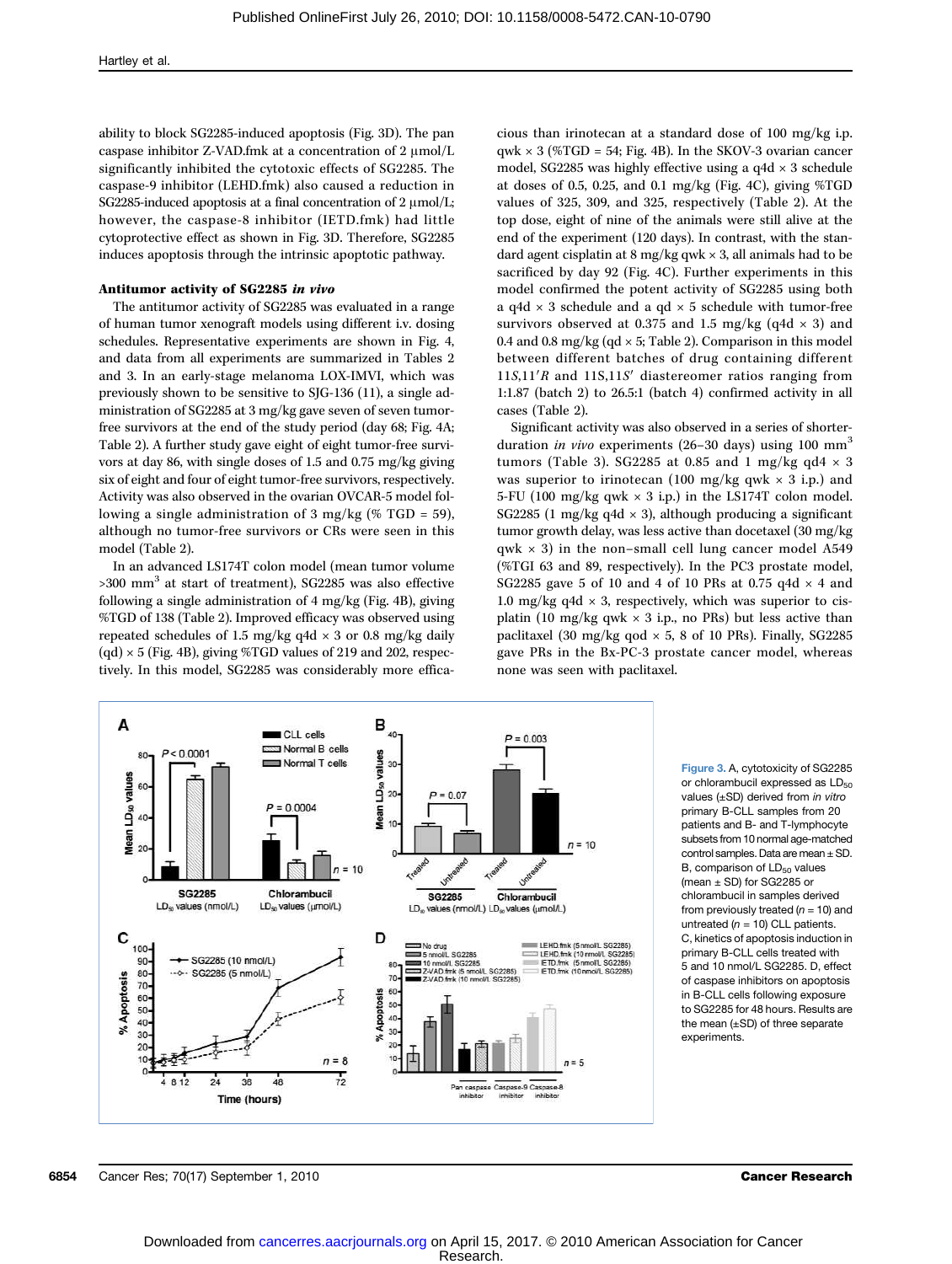SG2285, a Novel C2-Aryl-Substituted PBD Dimer Prodrug



Figure 4. Representative in vivo human tumor xenograft experiments following treatment with SG2285. A, tumor growth curves for single i.v. exposure to LOX-IMVI human melanoma. Data are from seven animals in each group resulting in seven of seven tumor-free survivors at day 68. B, tumor growth curves (left) and Kaplan-Meier plots (right) for the advanced LS174T human colon tumor model following treatment with SG2285 at three different schedules (4 mg/kg d × 1, 0.8 mg/kg qd × 5, 1.5 mg/kg q4d × 3). Irinotecan (100 mg/kg qwk × 3) is included for comparison. Data are from 10 animals per group. C, tumor growth curves (left) and Kaplan-Meier plots (right) for the SKOV-3 human ovarian tumor model following treatment with SG2285  $q4d \times 3$  at 0.1, 0.25, and 0.5 mg/kg. Cisplatin (8 mg/kg qwk  $\times$  3) is included for comparison.

#### **Discussion**

SG2202 is the first example of a C2/C2′-aryl PBD dimer that has been converted to a stable, highly water soluble prodrug form (SG2285) by conversion to C11/C11′-bisulfite diastereomers. SG2285 retains the in vitro potency of SG2202 (17). The formation of DNA interstrand cross-links by SG2285 is significantly delayed compared with SG2202

www.aacrjournals.org Cancer Res; 70(17) September 1, 2010 6855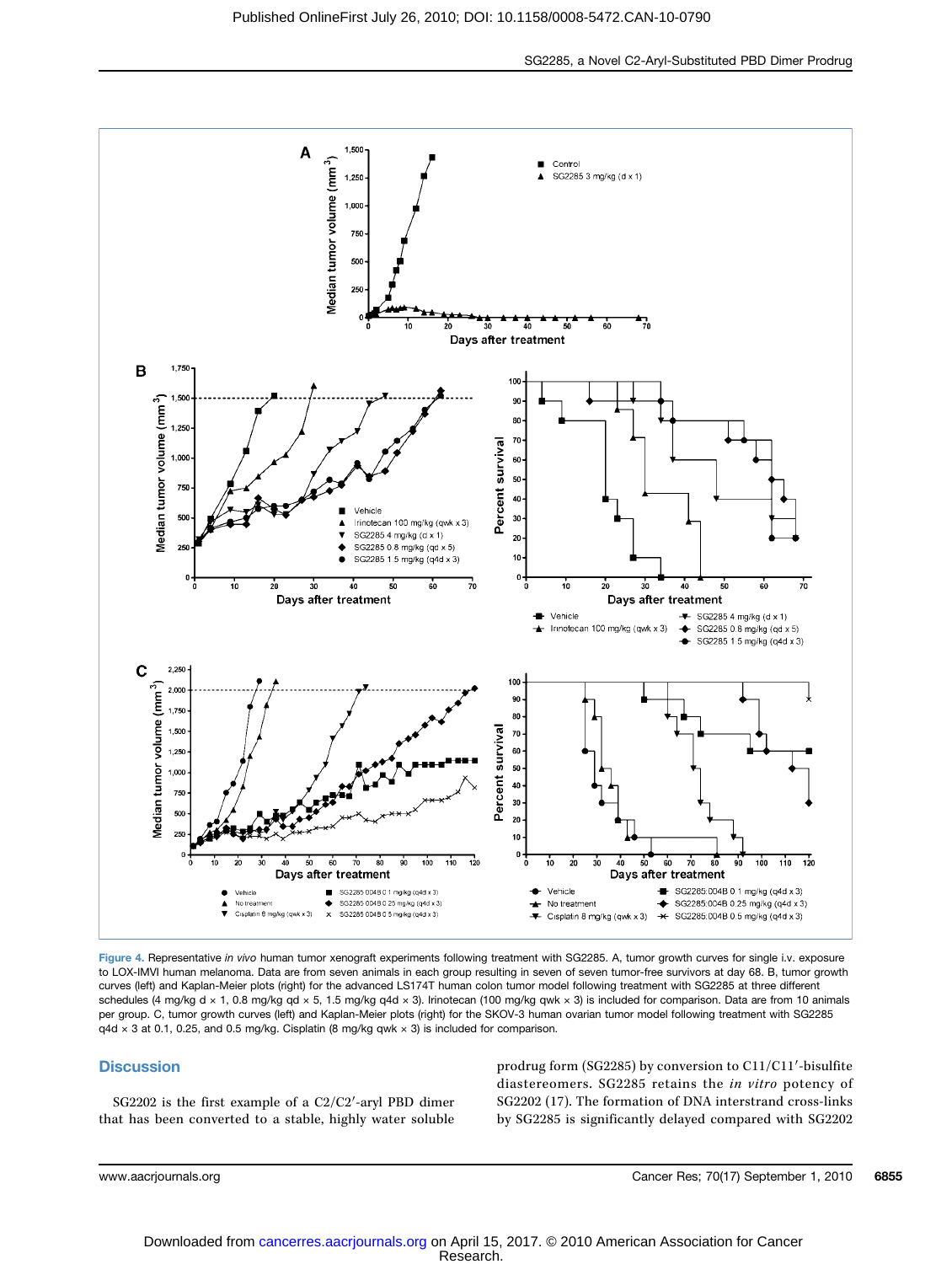both in naked DNA (17) and in intact cells. In both cases, a similar level of cross-linking is eventually achieved, consistent with SG2285 acting as a prodrug and releasing the bisulfite groups to provide a slow conversion to the active PBD dimer SG2202.

SG2285 is more potent in vitro than SJG-136, the first PBD dimer to enter clinical trials. For example, the mean  $GI_{50}$  in the panel of human tumor cell lines (Fig. 2) was 20 pmol/L compared with 7.4 nmol/L for SJG-136 in the NCI 60 cell line panel (11). Consistent with this increased potency is the ∼50 fold lower concentration of SG2285 required to produce an equivalent level of DNA interstrand cross-linking in cells.

The data obtained in the panel of DNA repair–defective CHO mutants indicated that sensitivity to SG2285 was primarily dependent on ERCC1 and homologous recombination (XRCC2 and XRCC3; refs. 22–25). With conventional crosslinking agents such as nitrogen mustards and platinum drugs, the XPF-ERCC1–specific nuclease has been shown to play a critical role in repair or "unhooking" of interstrand cross-links both in cell-free systems and in cells (26–28). We have previously shown in the same panel of cell lines that sensitivity to SJG-136 was increased 7.5-fold in both XPFand ERCC1-defective cells (18). Interestingly, for SG2285, the level of sensitivity in ERCC1 (12.1-fold) was much higher than for XPF (3.1-fold), suggesting a greater dependence on ERCC1. This has not been observed previously for other cross-linking agents. Consistent with other cross-linking agents, however, including SJG-136, is the highly increased sensitivity (11- and 17-fold) of SG2285 in XRCC2 and XRCC3 cells, confirming the importance of homologous recombination repair in the processing of unhooked and resectioned interstrand cross-links (18, 27–29).

Potent in vitro activity was also confirmed in primary B-CLL samples with an  $LD_{50}$  value more than 2 logs lower than fludarabine, the current treatment choice for this condition, and lower than SJG-136 (30). Importantly, SG2285 exhibited significant differential apoptotic activity (by the intrinsic apoptotic pathway) between normal B and T lymphocytes, and B-CLL cells. In addition, leukemic cells isolated from previously treated patients were not more resistant to SG2285 compared with those isolated from treatment-naïve patients. Taken together, these data indicate that SG2285 might be a useful option for the treatment of this hematologic malignancy, which remains incurable with a median survival for advanced-stage patients of only 3 years (31).

SG2285 was found to be a highly active antitumor agent in vivo, with activity observed in all models tested. CRs and tumor-free survivors were observed in the LOX-IMVI melanoma and SKOV-3 ovarian models, and tumor regressions in the PC3 prostate and Bx-PC-3 pancreatic models, representing hard-to-treat cancers, following single cycles of treatment. Significant and long-lasting tumor growth delays were

| Model                        | <b>Tumor type</b> | Dose (mg/kg) (batch) | Schedule (i.v.) | Duration (d) | %TGD*         | CR (TFS)        |
|------------------------------|-------------------|----------------------|-----------------|--------------|---------------|-----------------|
| LOX-IMVI                     | Melanoma          | 3(1)                 | $d \times 1$    | 68           | n/a           | $7/7$ $(7/7)$   |
| LOX-IMVI                     | Melanoma          | 3(1)                 | $d \times 1$    | 86           | n/a           | $8/8$ ( $8/8$ ) |
|                              |                   | 1.5(1)               | $d \times 1$    | 86           | $6/8$ (6/8)   |                 |
|                              |                   | 0.75(1)              | $d \times 1$    | 86           | $4/8$ $(4/8)$ |                 |
| Advanced LS174T <sup>t</sup> | Colon             | 4(2)                 | $d \times 1$    | 69           | 138           |                 |
|                              |                   | 1.5(2)               | $q4d \times 3$  | 69           | 219           |                 |
|                              |                   | 0.8(2)               | $qd \times 5$   | 69           | 202           |                 |
| OVCAR-5                      | Ovarian           | 3(1)                 | $d \times 1$    | 56           | 59            |                 |
| SKOV-3                       | Ovarian           | 0.8(2)               | $qd \times 5$   | 79           | 168           | $1/8$ (1/8)     |
|                              |                   | 0.4(2)               | $qd \times 5$   | 79           | 77            | $1/8$ (1/8)     |
|                              |                   | 0.2(2)               | $qd \times 5$   | 79           | 63            |                 |
|                              |                   | 1.5(2)               | $q4d \times 3$  | 79           | 229           | $1/8$ (1/8)     |
|                              |                   | 0.75(2)              | $q4d \times 3$  | 79           | 129           |                 |
|                              |                   | 0.375(2)             | $q4d \times 3$  | 79           | 85            | $1/8$ (1/8)     |
| SKOV-3                       | Ovarian           | 0.1(3)               | $q4d \times 3$  | 120          | 325           |                 |
|                              |                   | 0.25(3)              | $q4d \times 3$  | 120          | 309           |                 |
|                              |                   | 0.5(3)               | $q4d \times 3$  | 120          | 325           |                 |
|                              |                   | 0.2(4)               | $q4d \times 3$  | 120          | 156           | $1/8$ (1/8)     |
|                              |                   | 0.5(4)               | $q4d \times 3$  | 120          | 180           |                 |
|                              |                   | 1.0(4)               | $q4d \times 3$  | 120          | 248           |                 |

Table 2. Summary of in vivo data for SG2285 in human tumor xenograft models LOX-IMVI (melanoma), advanced LS174T (colon), OVCAR-5 (ovarian), and SKOV-3 (ovarian)

Abbreviations: TFS, tumor-free survivors (i.e., CRs at the end of study); n/a, not applicable; d x 1, single administration. \*%TGD =  $[(T - C)/C] \times 100$ .

<sup>†</sup>Irinotecan (100 mg/kg i.p. qwk × 3) gave %TGD of 54 in this experiment (see Fig. 4B).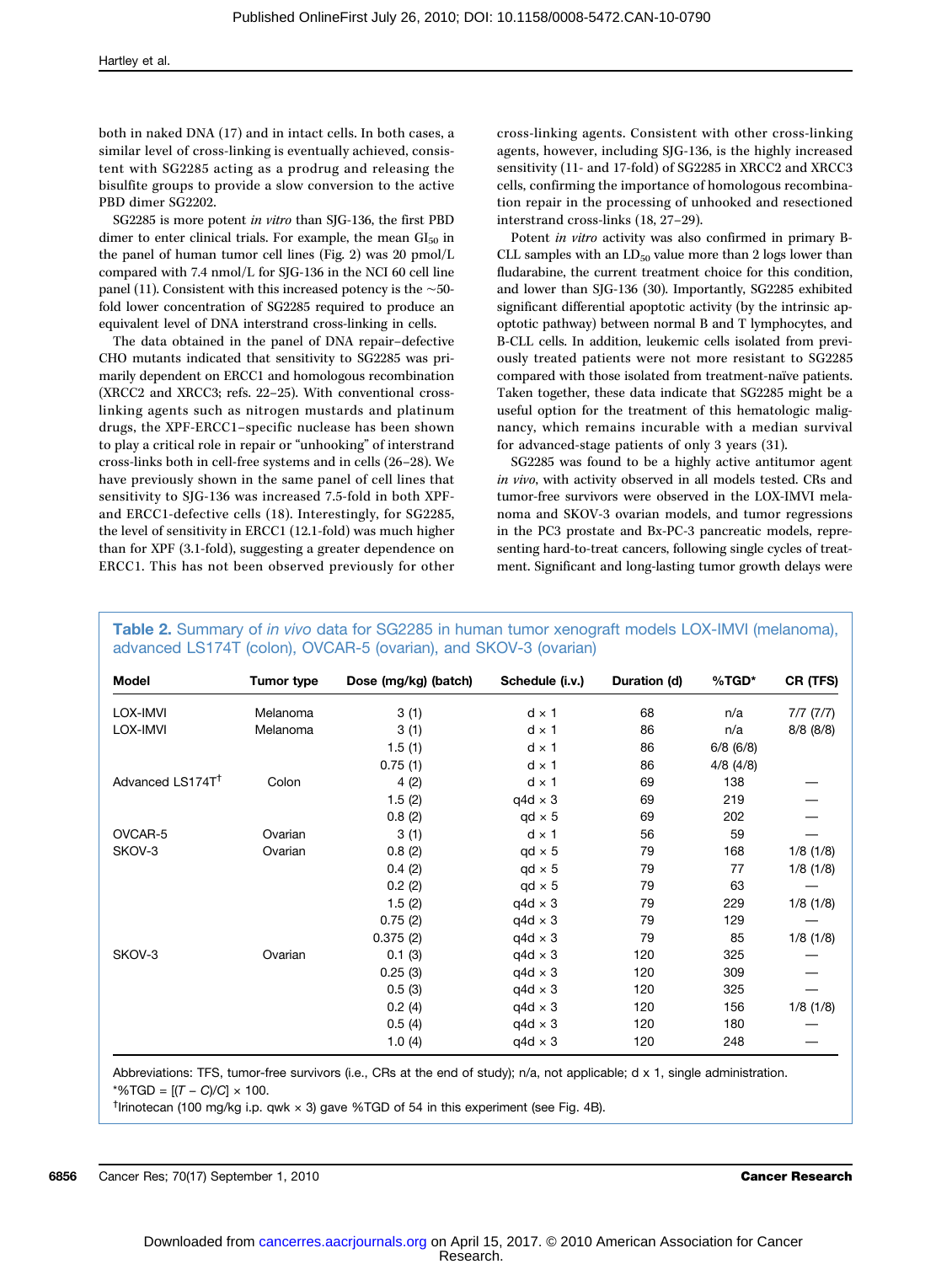| Model                | <b>Drug</b> | Dose (mg/kg) (batch) | Schedule*             | Duration (d) | %TGI <sup>†</sup> | $PR^{\ddagger}$ |
|----------------------|-------------|----------------------|-----------------------|--------------|-------------------|-----------------|
| LS174T (colon)       | SG2285      | 0.85(3)              | $q4d \times 3$        | 26           | 83                | 0               |
|                      |             | 1.0(3)               | $q4d \times 3$        | 26           | 82                | 0               |
|                      | Irinotecan  | 100                  | qwk $\times$ 3 (i.p.) | 26           | 46                | 0               |
|                      | 5-FU        | 100                  | $qwk \times 3$ (i.p.) | 26           | 65                | 0               |
| A549 (NSCLC)         | SG2285      | 1.0(5)               | $q4d \times 4$        | 29           | 63                | 0               |
|                      | Docetaxel   | 30                   | gwk $\times$ 3        | 29           | 89                | 0               |
| PC3 (prostate)       | SG2285      | 0.75(5)              | $q4d \times 4$        | 30           | 96                | 5/10            |
|                      |             | 1.0(5)               | $q4d \times 3$        | 30           | 96                | 4/10            |
|                      | Paclitaxel  | 30                   | $q$ od $\times$ 5     | 30           | 99                | 8/10            |
|                      | Cisplatin   | 10                   | qwk $\times$ 3 (i.p.) | 30           | 72                | 0               |
| Bx-PC-3 (pancreatic) | SG2285      | 1.0(3)               | $q4d \times 4$        | 30           | 86                | 2/9             |
|                      |             | 1.0(3)               | $q4d \times 3$        | 30           | 69                | 1/9             |
|                      |             | 1.0(5)               | $q4d \times 4$        | 30           | 81                | 1/8             |
|                      |             | 1.0(5)               | $q4d \times 3$        | 30           | 84                | 2/8             |
|                      | Paclitaxel  | 30                   | $q$ od $\times$ 5     | 30           | 47                | 0               |

Table 3. Summary of in vivo data for SG2285 and appropriate standard agents in human tumor xenograft

\*Drug was given i.v. unless indicated otherwise.

† %TGI = [1 − (T/C)] × 100 = % tumor growth inhibition compared with vehicle controls. TGI ≥ 60% indicates therapeutic activity. ‡ Tumor volume 50% or less than its day 1 volume for three consecutive measurements.

observed in the other models tested, including an advanced LS174T colon model in which increases in life span of >40 days and superior activity to the standard drug irinotecan were achieved. Activity was observed in single i.v. and repeat dose (q4d  $\times$  3 and qd  $\times$  5) schedules. All studies tested a single cycle of treatment, and there is clearly the potential for increased activity with repeated treatment cycles. In comparison with irinotecan, it is interesting to note that both compounds covalently link to bases on opposite DNA strands with a 4-bp stagger.

The delivery of the PBD dimer SG2202 as a prodrug has resulted in an agent (SG2285) with very different cellular and animal pharmacokinetic properties to SJG-136. Interestingly, despite the active cross-linking agent SG2202 being considerably more potent than SJG-136, the maximum tolerated dose (MTD) of prodrug SG2285 in mice is ∼10-fold higher than for SJG-136. In LOX-IMVI and OVCAR-5, direct comparisons can be made between SG2285 and SJG-136, and in both cases SG2285 gave superior activity. For example, under the identical conditions used for SG2285 shown in Fig. 4A, SJG-136 was highly active but produced cures in only four of eight animals at its MTD (0.3 mg/kg), whereas SG2285 cured all animals (eight of eight) at 3 mg/kg, six of eight animals at 1.5 mg/kg, and four of eight at 0.75 mg/kg. In the case of OVCAR-5, a single administration of SJG-136 at its MTD produced only a minimal growth delay, whereas SG2285 gave a significant tumor growth delay (Table 2). The data suggest that the delivery of a highly active PDB as a prodrug can result in an increased therapeutic index in vivo.

The diastereomeric ratio of SG2285 was found to be very sensitive to its method of synthesis, work-up, and purification. For example, one set of conditions affords almost exclusively the 11S,11S′ diastereomer (26.5:1 11S,11S′ to 11S,11′R ratio), whereas different conditions can produce a 9:1 mixture in favor of the 11S,11'R diastereomer (17). Importantly, the ratio of C11/C11′ diastereomers does not seem to influence in vitro cytotoxicity of SG2285 (data not shown). The present study also shows that batches of drug with 11S,11S′ to 11S,11′R ratios ranging from 26.5:1 to 1:5.1 retain potent in vivo antitumor activity.

In summary, SG2285 is a novel C2-aryl-substituted PBD dimer prodrug with potent activity in vitro against human tumor cell lines and primary B-CLL cells, and in vivo against a wide range of human tumors, including those difficult to treat clinically. As a result of this impressive activity, SG2285 is in preclinical development toward phase I clinical trials.

#### Disclosure of Potential Conflicts of Interest

SG2285 is owned by Spirogen Ltd., in which J.A. Hartley, P.W. Howard, and D.E. Thurston have equity interests.

#### Acknowledgments

We thank Dr. David Evans for the molecular model of SG2202 binding to DNA.

#### Grant Support

Spirogen Ltd. (United Kingdom); Cancer Research UK programme grant C2259/A9994 (JAH), and the UCL Experimental Cancer Medicine Centre. The costs of publication of this article were defrayed in part by the payment of page charges. This article must therefore be hereby marked *advertisement* in accordance with 18 U.S.C. Section 1734 solely to indicate this

Received 03/04/2010; revised 07/15/2010; accepted 07/15/2010; published OnlineFirst 07/24/2010.

www.aacrjournals.org Cancer Res; 70(17) September 1, 2010 6857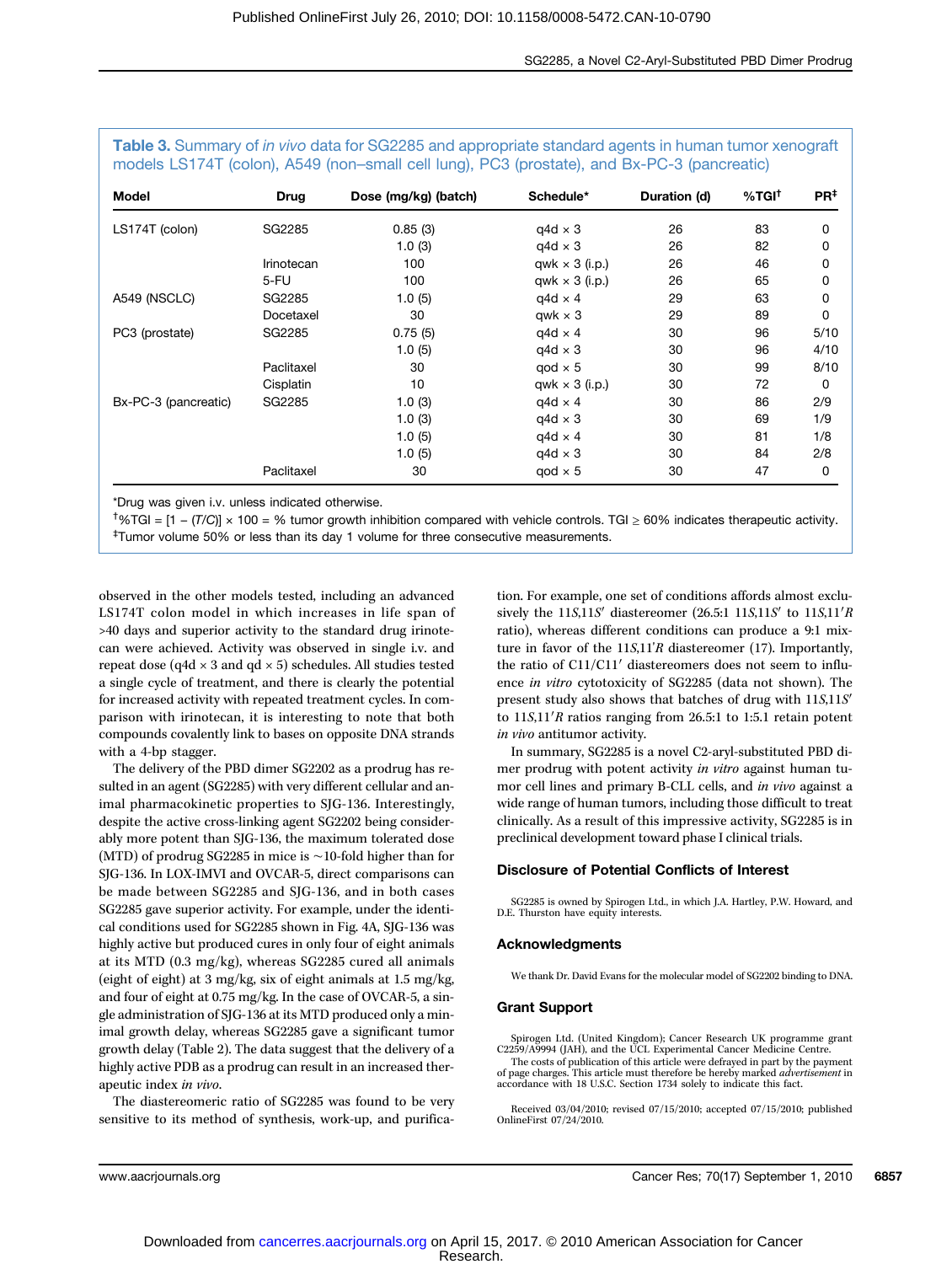#### **References**

- 1. Thurston DE. Advances in the study of pyrrolo[2,1-c][1,4]benzodiazepine (PBD) antitumor antibiotics. In: Neidle S, Waring MJ, editors. Molecular aspects of anticancer drug-DNA interactions. London: The Macmillan Press Ltd; 1993, p. 54–88.
- 2. Hurley LH, Reck T, Thurston DE, et al. Pyrrolo(1,4)benzodiazepine antitumor antibiotics: relationship of DNA alkylation and sequence specificity to the biological activity of natural and synthetic compounds. Chem Res Toxicol 1988;1:258–68.
- 3. Bose DS, Thompson AS, Ching J, et al. Rational design of a highly efficient irreversible DNA interstrand cross-linking agent based on the pyrrolobenzodiazepine ring system. J Am Chem Soc 1992;114: 4939–41.
- 4. Bose DS, Thompson AS, Smellie M, et al. Effect of linker length on DNA-binding affinity, cross-linking efficiency and cytotoxicity of C8 linked pyrrolobenzodiazepine dimers. J Chem Soc Chem Commun 1992;14:1518–20.
- Thurston DE, Bose DS, Thompson AS, et al. Synthesis of sequenceselective C8-linked pyrrolo[2,1-c][1,4]benzodiazepine DNA interstrand crosslinking agents. J Org Chem 1996;61:8141–7.
- 6. Gregson SJ, Howard PW, Hartley JA, et al. Design synthesis and evaluation of a novel pyrrolobenzodiazepine DNA-interactive agent with highly efficient cross-linking ability and potent cytotoxicity. J Med Chem 2001;44:737–8.
- 7. Gregson SJ, Howard PW, Gullick DR, et al. Linker length modulates DNA crosslinking reactivity and potency for ether-linked C2 exo-unsaturated pyrrolo[2,1-c][1,4]benzodiazepine (PBD) dimers. J Med Chem 2004;47:1161–74.
- 8. Smellie M, Kelland LR, Thurston DE, Souhami RL, Hartley JA. Cellular pharmacology of novel C8-linked anthramycin-based sequence-selective DNA minor-groove cross-linking agents. Br J Cancer 1994;70:48–53.
- Smellie M, Bose DS, Thompson AS, Jenkins TC, Hartley JA, Thurston DE. Sequence selective recognition of duplex DNA through covalent interstrand crosslinking: kinetic and molecular modelling studies with pyrrolobenzodiazepine (PBD) dimers. Biochemistry 2003;42:8232–9.
- 10. Martin C, Ellis T, McGurk CJ, et al. Sequence-selective interaction of the minor-groove interstrand cross-linking agent SJG-136 with naked and cellular DNA: footprinting and enzyme inhibition studies. Biochem 2005;44:4135–47.
- 11. Hartley JA, Spanswick VJ, Brooks N, et al. SJG-136 (NSC 694501), a novel rationally designed DNA minor groove interstrand cross-linking agent with potent and broad spectrum antitumor activity. Part 1: cellular pharmacology, in vitro and initial in vivo antitumor activity. Cancer Res 2004;64:6693–9.
- 12. Alley MC, Hollingshead MG, Pacula-Cox CM, et al. SJG-136 (NSC 694501), a novel rationally designed DNA minor groove interstrand cross-linking agent with potent and broad spectrum antitumor activity. Part 2: efficacy evaluations. Cancer Res 2004;64:6700–6.
- 13. Hochhauser D, Meyer T, Spanswick VJ, et al. Phase 1 study of a sequence selective minor groove DNA binding agent (SJG-136) with pharmacokinetic and pharmacodynamic measurements in patients with advanced solid tumors. Clin Cancer Res 2009;15:2140–7.
- 14. Puzanov I, Lee W, Berlin JD, et al. Final results of phase I and pharmacokinetic trial of SJG-136 administered on a daily ×3 schedule. Proc Am Soc Clin Oncol Ann Meet J Clin Oncol 2008;26:Abs 2512.
- 15. Janjigian YY, Lee W, Kris MG, et al. A phase I trial of SJG-136 (NSC694501) in advanced solid tumors. Cancer Chemother Pharmacol 2010;65:833–8.
- 16. Cooper N, Hagan DR, Tiberghien A, et al. Synthesis of novel C2-aryl pyrrolobenzodiazepines (PBDs) as potential antitumour agents. Chem Commun 2002;16:1764–5.
- 17. Howard PH, Chen Z, Gregson SJ, et al. Synthesis of a novel C2/C2′ aryl-substituted pyrrolo[2,1-c]-[1,4]benzodiazepine dimer prodrug with improved water solubility and reduced DNA reaction rate. Bioorganic Med Chem Lett 2009;19:6463–6.
- 18. Clingen PH, De Silva IU, McHugh PJ, et al. The XPF-ERCC1 endonuclease and homologous recombination contribute to the repair of minor groove DNA interstrand crosslinks in mammalian cells produced by the pyrrolo[2,1-c][1,4]benzodiazepine dimer SJG-136. Nucleic Acids Res 2005;33:3283–91.
- 19. Hartley JM, Spanswick VJ, Gander M, et al. Measurement of DNA crosslinking in patients on ifosfamide therapy using the single cell gel electrophoresis (comet) assay. Clin Cancer Res 1999;5:507–12.
- 20. Spanswick VJ, Hartley JM, Ward TH, Hartley JA. Measurement of drug-induced DNA interstrand crosslinking using the single cell gel electrophoresis (comet) assay. In: Brown R, Boger-Brown U, editors. Methods in molecular medicine. Vol. 28: cytotoxic drug resistance mechanisms. New York: Humana Press; 1999, p. 143–54.
- 21. Pepper C, Thomas A, Hidalgo de Quintana J, Davies S, Hoy T, Bentley P. Pleiotropic drug resistance in B-cell chronic lymphocytic leukaemia—the role of Bcl-2 family proteins. Leuk Res 1999;23:1007–14.
- 22. Cartwright R, Tambini CE, Simpson PJ, Thacker J. The XRCC2 DNA repair gene from human and mouse encodes a novel member of the recA/RAD51 family. Nucleic Acids Res 1998;26:3084–9.
- 23. Liu N, Lamerdin JE, Tebbs RS, et al. XRCC2 and XRCC3, new human Rad51-family members, promote chromosome stability and protect against DNA cross-links and other damages. Mol Cell 1998;1:783–93.
- 24. Yamada NA, Hinz JM, Kopf VL, Segalle KD, Thompson LH. XRCC3 ATPase activity is required for normal XRCC3-51C complex dynamics and homologous recombination. J Biol Chem 2004; 279:23250–4.
- 25. Yokoyama H, Sarai N, Kagawa W, et al. Preferential binding to branched DNA strands and strand-annealing activity of the human Rad51B, Rad51C, Rad51D and Xrcc2 protein complex. Nucleic Acids Res 2004;32:2556–65.
- 26. Kuraoka I, Kobertz WB, Ariza RR, Biggerstaff M, Essigmann JM, Wood RD. Repair of an interstrand DNA cross-link initiated by ERCC1-XPF repair/recombination nuclease. J Biol Chem 2000;275: 26632–6.
- 27. De Silva IU, McHugh PJ, Clingen PH, Hartley JA. Defining the roles of nucleotide excision repair and recombination in the repair of DNA interstrand cross-links in mammalian cells. Mol Cell Biol 2000;20:7980–90.
- 28. De Silva IU, McHugh PJ, Clingen PH, Hartley JA. Defects in interstrand cross-link uncoupling do not account for the extreme sensitivity of ERCC1 and XPF cells to cisplatin. Nucleic Acids Res 2002;30:3848–56.
- 29. McHugh PJ, Spanswick VJ, Hartley JA, Repair of DNA interstrand crosslinks: molecular mechanisms and clinical relevance. Lancet Oncol 2001;2:483–90.
- 30. Pepper CJ, Hambly RM, Fegan CD, Delavault P, Thurston DE. The novel sequence-specific DNA cross-linking agent SJG-136 (NSC 694501) has potent and selective in vitro cytotoxicity in human B-cell chronic lymphocytic leukemia cells with evidence of a p53-independent mechanism of cell kill. Cancer Res 2004;64:6750–5.
- 31. Lee JS, Dixon DO, Kantarjian HM, Keating MJ, Talpaz M. Prognosis of chronic lymphocytic leukemia: a multivariate regression analysis of 325 untreated patients. Blood 1987;69:929–36.